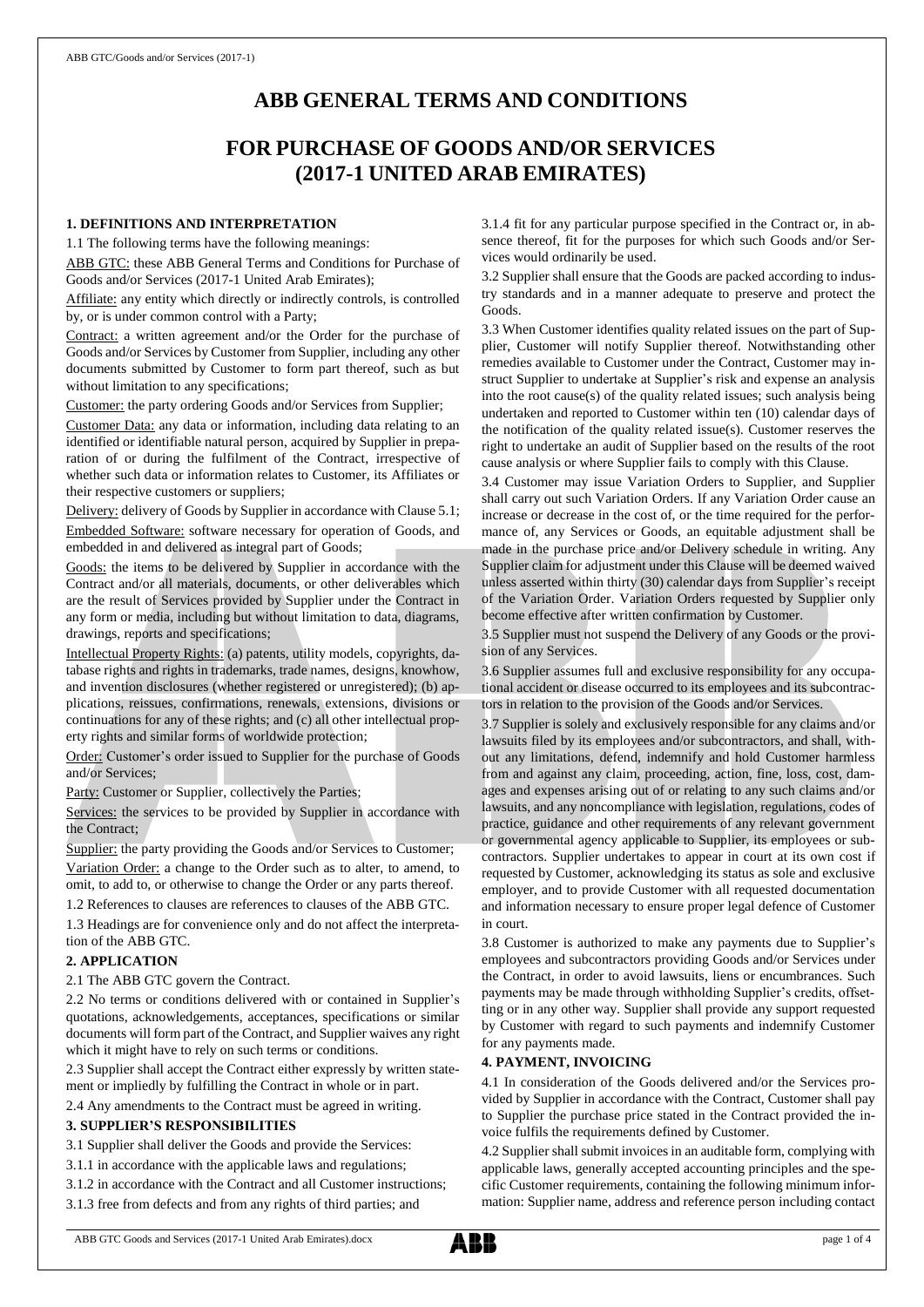details; invoice date; invoice number; Order number and Supplier number; address of Customer; quantity; specification of Goods and/or Services; price (total amount invoiced); currency; tax or VAT amount; tax or VAT number; Authorized Economic Operator and/or Approved Exporter Authorization number and/or other customs identification number, if applicable; payment terms as agreed.

4.3 Invoices must be sent to the billing address specified in the Contract.

4.4 Customer shall pay the invoice in accordance with the payment terms agreed in the Contract.

4.5 Customer will reimburse expenses only at cost and to the extent agreed in writing.

4.6 Services charged on the basis of hourly rates require written confirmation of Supplier's time sheets by Customer. Supplier shall submit such time sheets to Customer for confirmation as may be instructed by Customer but latest together with any related invoice. Confirmation of time sheets cannot be construed as acknowledgement of any claims. Customer is not obliged to pay invoices based on time sheets which are not confirmed by Customer in writing.

4.7 Customer reserves the right to set off or withhold payment for Goods and/or Services not provided in accordance with the Contract.

#### **5. DELIVERY, PERFORMANCE OF SERVICES**

5.1 Unless agreed otherwise in the Contract, the Goods shall be delivered in accordance with INCOTERMS 2010 FCA, to the place defined in the Contract or, if no such place has been defined, to Customer's place of business.

5.2 The Services shall be provided at the place specified in the Contract or, if no such place has been specified, at Customer's place of business. 5.3 Supplier shall provide no later than at the time of acceptance of the Contract the following minimum information: number of packages and contents, the customs tariff numbers of the country of consignment, and the countries of origin for all Goods. For controlled Goods, the relevant national export control numbers must be indicated and, if the Goods and/or Services are subject to U.S. export regulations, the U.S. Export Control Classification Numbers (ECCN) or classification numbers of the International Traffic in Arms Regulations (ITAR) must be specified. Proofs of preferential origin as well as conformity declarations and marks of the country of consignment or destination are to be submitted without being requested; certificates of origin upon request. Supplier shall state the Order number on all invoices (in particular but not limited to commercial, pro forma or customs invoices).

5.4 The Goods shall be delivered, and Services shall be provided during Customer's business hours unless otherwise requested by Customer.

5.5 Upon Delivery, Supplier (or its appointed carrier) shall provide Customer a delivery note and any other required export and import documents not mentioned in Clause 5.3. If Customer has approved partial delivery, such delivery note shall also include the outstanding balance.

5.6 Ownership of the Goods passes to Customer at Delivery. To the extent that the Goods contain Embedded Software, ownership of such Embedded Software will not passto Customer, but Supplier shall grant, or – as applicable – shall procure that the third party owner grants, Customer and all users a worldwide, irrevocable, perpetual, transferable, non-exclusive, royalty-free right to use the Embedded Software as integral part of such Goods and/or for servicing either of them.

#### **6. ACCEPTANCE**

6.1 Delivery of Goods or provision of Services may not be deemed to be acceptance of such Goods or Services by Customer. Customer shall have reasonable time to inspect or test the Goods and/or Services and to report any defects to Supplier. If a defect in the Goods and/or Services was not reasonably detectable during the inspection, Customer shall have reasonable time to provide notice of such defect after it has become apparent and/or to reject the Goods and/or Services.

6.2 The Parties may agree on a certain acceptance procedure, in which case acceptance will be subject to Customer's written acceptance statement. Supplier shall inform Customer in writing within a reasonable time period in advance when the Goods and/or Services are ready for acceptance.

6.3 Customer may enforce any remedy defined in the Contract for any rejected Goods or Services.

#### **7. DELAY**

If the Delivery of Goods or the provision of Services does not comply with the agreed date(s), Customer may:

7.1 terminate the Contract in whole or in part;

7.2 refuse any subsequent delivery of the Goods or provision of the Services;

7.3 recover from Supplier any expenses reasonably incurred by Customer in obtaining the Goods and/or Services in substitution from another supplier;

7.4 claim damages for any cost, loss, expenses and liquidated damages incurred by Customer which are attributable to Supplier's delay; and 7.5 claim liquidated damages as agreed in the Contract.

#### **8. WARRANTY AND REMEDIES**

8.1 Supplier warrants that the Goods and/or Services comply with the Contract, including but without limitation to Supplier's responsibilities as defined in Clause 3.1.

8.2 Supplier warrants that the Goods are new and unused at the date of Delivery and remain free from defects during the warranty period.

8.3 The warranty period is twenty four (24) months from Delivery.

8.4 In case of breach of any warranty which is not remedied within forty eight (48) hours from Customer's notification, or in case of any other breach of the Contract, Customer is entitled to enforce any or more of the following remedies at its discretion and at Supplier's expense:

8.4.1 to give Supplier another opportunity to carry out any additional work necessary to ensure that the Contract is fulfilled, and/or to obtain prompt repair or replacement of the defective Goods and/or Services;

8.4.2 to carry out (or to instruct a third party to carry out) any additional work necessary to make the Goods and/or Services comply with the Contract;

8.4.3 to refuse any further Goods and/or Services;

8.4.4 to claim such damages as may have been sustained by Customer as a result of Supplier's breach of the Contract;

8.4.5 to terminate the Contract; in such event Customer has no obligation to compensate Supplier, and, at Customer's option, Supplier shall pay back to Customer any remuneration received from Customer for the Goods and/or Services and take back the Goods at Supplier's own cost and risk.

8.5 In case of a breach of any warranty, the entire warranty period shall be restarted for the defective Goods/Services from the date the remediation is completed to Customer's satisfaction.

8.6 The rights and remedies available to Customer under the Contract are cumulative and are not exclusive of any rights or remedies available at law or in equity.

#### **9. INTELLECTUAL PROPERTY RIGHTS**

9.1 Subject to Clause 9.2, Supplier hereby grants Customer, or undertakes to procure that Customer is granted, a worldwide, irrevocable, transferable, non-exclusive, royalty-free license to use the Intellectual Property Rights in the Goods, including Embedded Software, if any.

9.2 Supplier herewith assigns to Customer full ownership rights in any Intellectual Property Rights in Goods resulting from the Services. Supplier further agrees, upon Customer's request and at its cost, to take all further steps necessary to perfect Customer's ownership to the Intellectual Property Rights.

9.3 Intellectual Property Rights in any Goods created by or licensed to Supplier prior or outside a Contract (Pre-Existing IPR) will remain vested in Supplier (or the third party owner). To the extent that Pre-Existing IPR are embedded in any Goods resulting from the Services, Supplier grants, or undertakes to procure that the third party owner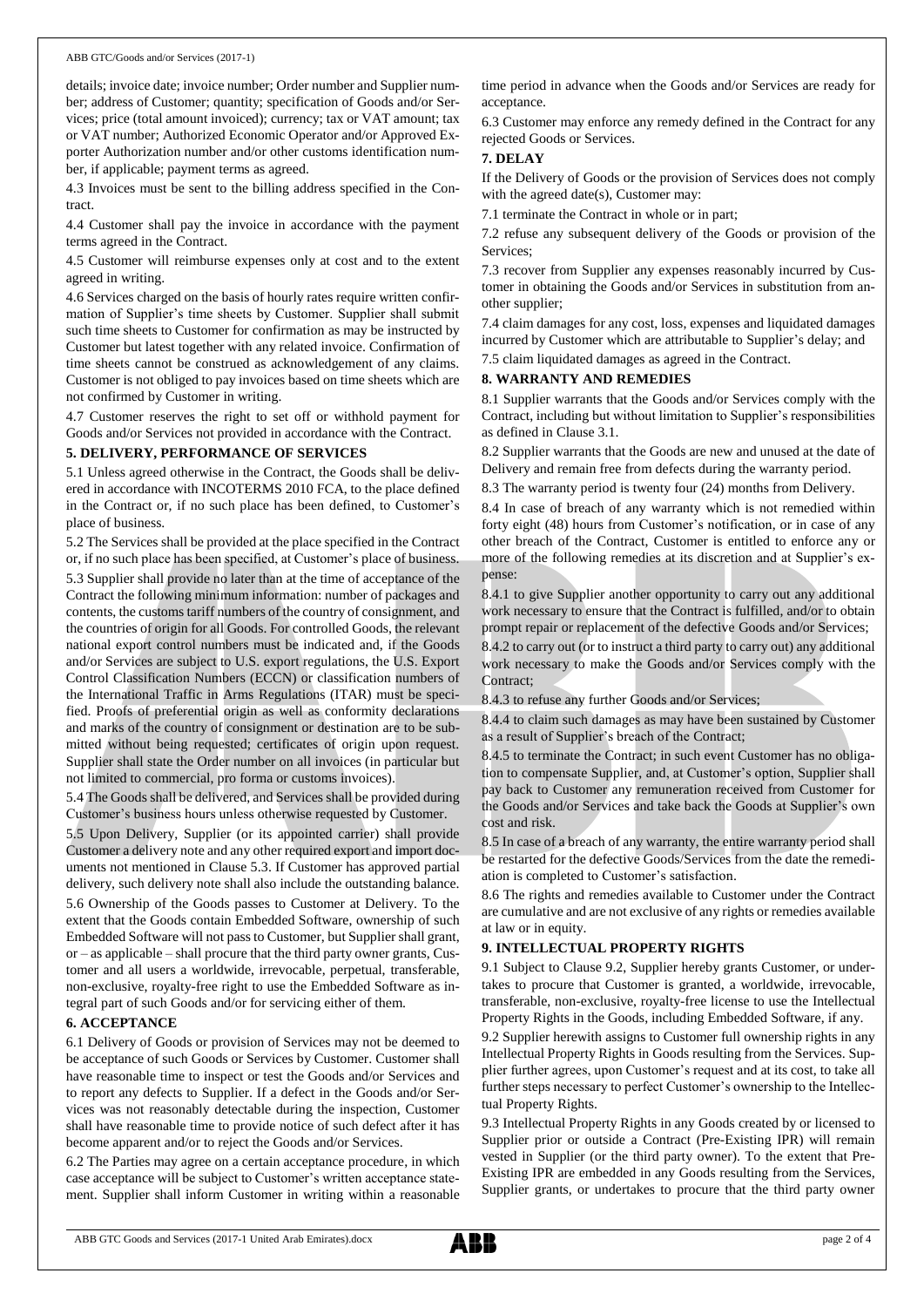grants, Customer and its Affiliates a worldwide, irrevocable, transferable, non-exclusive, royalty-free license to use the Pre-Existing IPR as part of such Goods, including the right to improve, develop, market, distribute, sublicense or otherwise use such Pre-Existing IPR.

9.4 Supplier must specify in writing and prior to Delivery all open source software contained in or used by Embedded Software, if any, and request Customer's written approval. Supplier agrees to replace at its own cost any open source software components rejected by Customer with software of at least the same quality and functionality.

9.5 If any claim is made against Customer that the Goods and/or Services infringe a third party's Intellectual Property Rights, Supplier shall at its cost, but at Customer's discretion (i) procure for Customer and Customer's clients, as the case may be, the right to continue using the Goods and/or Services; (ii) modify the Goods and/or Services so they cease to be infringing; or (iii) replace the Goods and/or Services by non-infringing equivalents. Otherwise, Customer is entitled to terminate the Contract and to reclaim all sums which it has paid to Supplier thereunder.

#### **10. COMPLIANCE, INTEGRITY**

10.1 Supplier shall provide the Goods and/or Services in compliance with all relevant laws, regulations, and codes of practice.

10.2 Supplier and its subcontractors must comply with the ABB List of Prohibited and Restricted Substances and report to Customer the substances contained in the Goods. Supplier must also comply with the reporting and other requirements regarding Conflict Minerals made available under **[www.abb.com](http://www.abb.com/) – Supplying – Material Compliance – ABB Policy and Supplier Requirements** or otherwise and shall provide Customer with documents, certificates and statements as requested. Any statement made by Supplier to Customer (whether directly or indirectly) with regard to materials used for or in connection with the Goods and/or Services will be deemed to be a representation under the Contract.

10.3 Supplier represents and warrants that it is and will remain fully compliant with all applicable trade and customs laws, regulations, instructions, and policies, including, but not limited to, satisfying all necessary clearance requirements, proofs of origin, export and import licenses and exemptions from, and making all proper filings with appropriate governmental bodies and/or disclosures relating to the provision of services, the release or transfer of goods, hardware, software and technology.

10.4 No material or equipment included in or used for the Goods and/or Services must originate from any company or country listed in any relevant embargo issued by the authority in the country where the Goods and/or Services will be used or an authority otherwise having influence over the equipment and material forming part of the Goods and/or Services. If any of the Goods and/or Services are or will be subject to export restrictions, it is Supplier's responsibility to promptly inform Customer in writing of the particulars of such restrictions.

10.5 Both Parties warrant that each will not, directly or indirectly, and that each has no knowledge that other persons will, directly or indirectly, make any payment, gift or other commitment to its customers, to government officials or to agents, directors and employees of each Party, or any other party in a manner contrary to applicable laws (including but not limited to the U. S. Foreign Corrupt Practices Act, the UK Bribery Act 2010 and, where applicable, legislation enacted by member states and signatories implementing the OECD Convention Combating Bribery of Foreign Officials), and shall comply with all relevant laws, regulations, ordinances and rules regarding bribery and corruption. Nothing in the Contract will render either Party or any of its Affiliates liable to reimburse the other for any such consideration given or promised.

10.6 Supplier herewith acknowledges and confirms that Supplier has received a copy of ABB's Code of Conduct and ABB's Supplier Code of Conduct or has been provided information on how to access both ABB Codes of Conduct online under **[www.abb.com/Integrity](http://www.abb.com/Integrity)**. Supplier agrees to perform its contractual obligations in accordance with both ABB Codes of Conduct.

10.7 ABB has established reporting channels where Supplier and its employees may report suspected violations of applicable laws, policies or standards of conduct: Web portal: **[www.abb.com/Integrity](http://www.abb.com/Integrity) – Reporting Channels**; contact details specified on this Web portal.

10.8 Any violation of an obligation contained in this Clause 10 is a material breach of the Contract and entitles the other Party to terminate the Contract with immediate effect and without prejudice to any further rights or remedies available thereunder or at law. Notwithstanding anything to the contrary in the Contract, Supplier shall, without any limitations, indemnify and hold harmless Customer for all liabilities, damages, cost or expenses incurred as a result of any such violation and/or termination of the Contract, or arising from export restrictions concealed by Supplier.

#### **11. CONFIDENTIALITY, DATA SECURITY, DATA PROTECTION**

11.1 Supplier shall keep in strict confidence all Customer Data and any other information concerning Customer's or its Affiliates' business, their products and/or their technologies which Supplier obtains in connection with the Goods and/or Services to be provided (whether before or after acceptance of the Contract). Supplier shall restrict disclosure of such confidential material to such of its employees, agents or subcontractors or other third parties as need to know the same for the purpose of the provision of the Goods and/or Services to Customer. Supplier shall ensure that such employees, agents, subcontractors or other third parties are subject to and comply with the same obligations of confidentiality as applicable to Supplier and will be liable for any unauthorized disclosures.

11.2 Supplier shall apply appropriate safeguards, adequate to the type of Customer Data to be protected, against the unauthorised access or disclosure of Customer Data and protect such Customer Data in accordance with the generally accepted standards of protection in the related industry, or in the same manner and to the same degree that it protects its own confidential and proprietary information – whichever standard is higher. Supplier may disclose confidential information to Permitted Additional Recipients (which means Supplier's authorised representatives, including auditors, counsels, consultants and advisors) provided always that (i) such information is disclosed on a strict need-to-know basis, and (ii) such Permitted Additional Recipients sign with Supplier a confidentiality agreement with terms substantially similar hereto or, where applicable, are required to comply with codes of professional conduct ensuring confidentiality of such information. Supplier shall comply with, and ensure that the Permitted Additional Recipients comply with, any security procedure, policy or standard provided to Supplier by Customer or any of its Affiliates from time to time, and in particular with the ABB Cyber Security Requirements for Suppliers as made available under **[www.abb.com/Supplying/Cybersecurity](http://www.abb.com/Supplying/Cybersecurity)**, or as otherwise set out in the Contract.

11.3 Supplier must not (i) use Customer Data for any other purposes than for providing the Goods and/or Services, or (ii) reproduce the Customer Data in whole or in part in any form except as may be required by the Contract, or (iii) disclose Customer Data to any third party, except to Permitted Additional Recipients or with the prior written consent of Customer.

11.4 Supplier shall install and update at its own cost adequate virus protection software and operating system security patches for all computers and software utilized in connection with providing the Goods and/or Services.

11.5 Supplier shall inform Customer without delay about suspicion of breaches of data security or other serious incidents or irregularities regarding any Customer Data.

11.6 Supplier agrees that Customer is allowed to provide any information received from Supplier to any Affiliate of Customer. Supplier shall obtain in advance all necessary approval or consent for Customer to provide such information to Customer's Affiliates if such information is confidential for any reason or subject to applicable data protection or privacy laws and regulations.